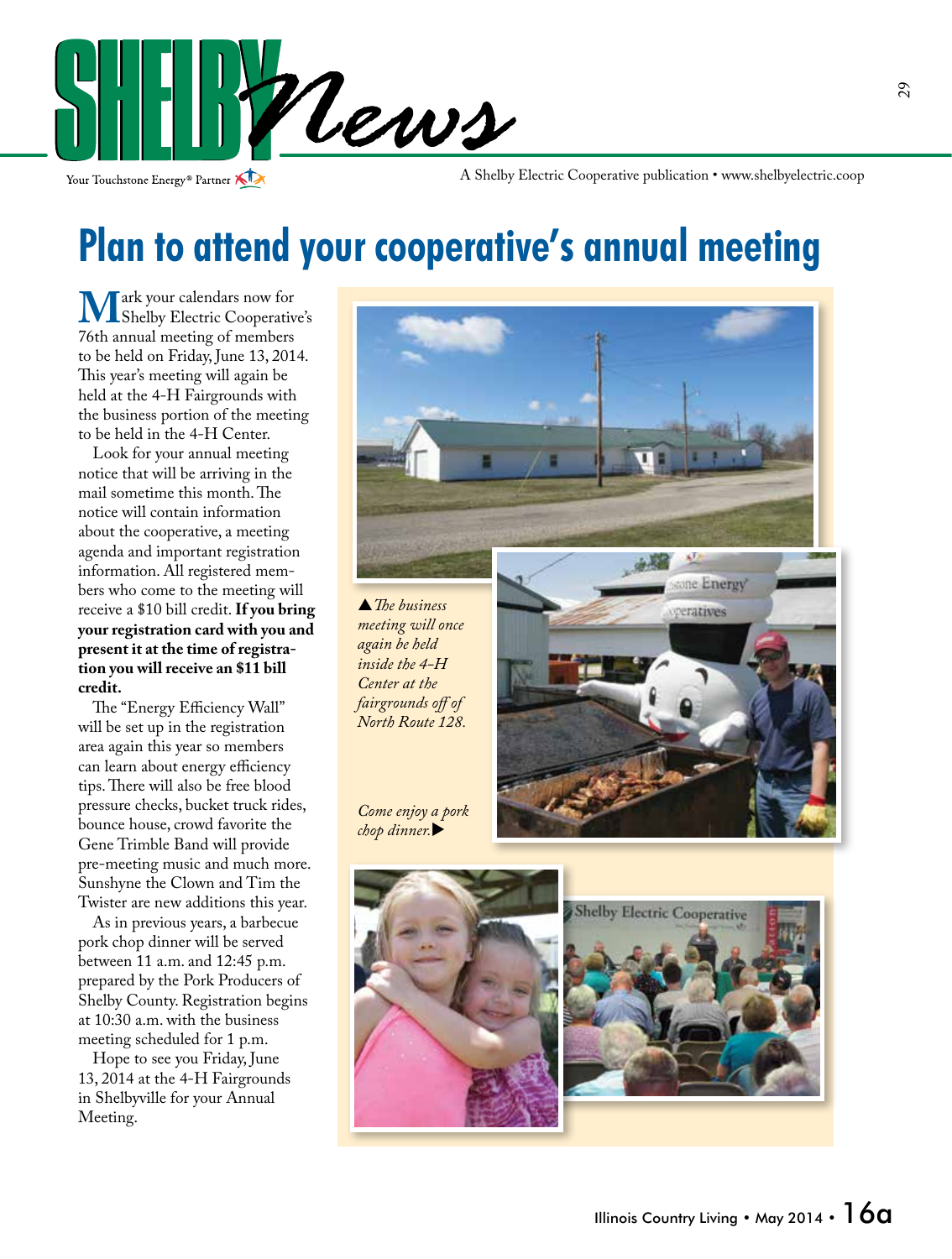# **SHELF** Vews

## **Tamper Resistant Receptacles**

*What are Tamper Resistant Receptacles (TRRs)?*

**They may look like standard outlets,<br>
but tamper resistant receptacles,<br>
or TRRs are different Their most dis**or TRRs, are different. Their most distinguishable feature is a built-in shutter system that prevents foreign objects from being inserted which sets them apart from standard outlets. Only a plug that applies simultaneous, equal pressure to both slots will disengage the cover plates, allowing access to the contact points. Without this synchronized pressure, the cover plates will remain closed.

 While a child's curiosity knows no boundaries, it can sometimes put them in peril, especially when electricity is involved. Located in practically every room of the house, electrical outlets and receptacles are fixtures, but they also represent potential hazards for children.

 In recent years, more homes have been equipping their electrical outlets with TRRs, but in many public facilities, like hospital pediatric wards, these safeguards have been required for more than 20 years. Their efficiency also prompted the National Electrical Code to make TRRs standard in all new home construction. Existing homes



P.O. BOX 560 Shelbyville, IL 62565 **Phone: 217-774-3986 Fax: 217-774-3330 www.shelbyelectric.coop twitter.com/YourCoop facebook.com/YourCoop**

**Office Hours:**



can be easily retrofitted with TRRs using the same installation guidelines that apply to standard receptacles. TRRs should only be installed by a licensed electrician and should carry a label from a nationally recognized, independent testing lab such as UL, ETL or CSA.

#### TRRs by the Numbers:

- Each year 2,400 children suffer severe shock and burns resulting from inserting objects into the slots of electrical receptacles. That's nearly seven children a day.
- It is also estimated that 6-12 child fatalities result from children tampering with electrical receptacles.
- **Installing a TRR** in a newly constructed home is only about 50¢ more
- than a traditional receptacle. Existing homes can be retrofitted with TRRs for as little as \$2.00 per outlet.



Young children often play around outlets. If your home isn't equipped with tamper resistant receptacles, make sure they at least have safety caps on them.

> *For more information on TRRS, visit www.esfi.org.*



 $\operatorname{Tom}$ ි

*Cooperative offices will be closed on Monday, May 26th in observance of Memorial Day.*



7:30  $a.m. - 4:30$   $p.m.$  **Reperience** Power of Green recycling will not be open Saturday, May 24th in observance of Memorial Day weekend.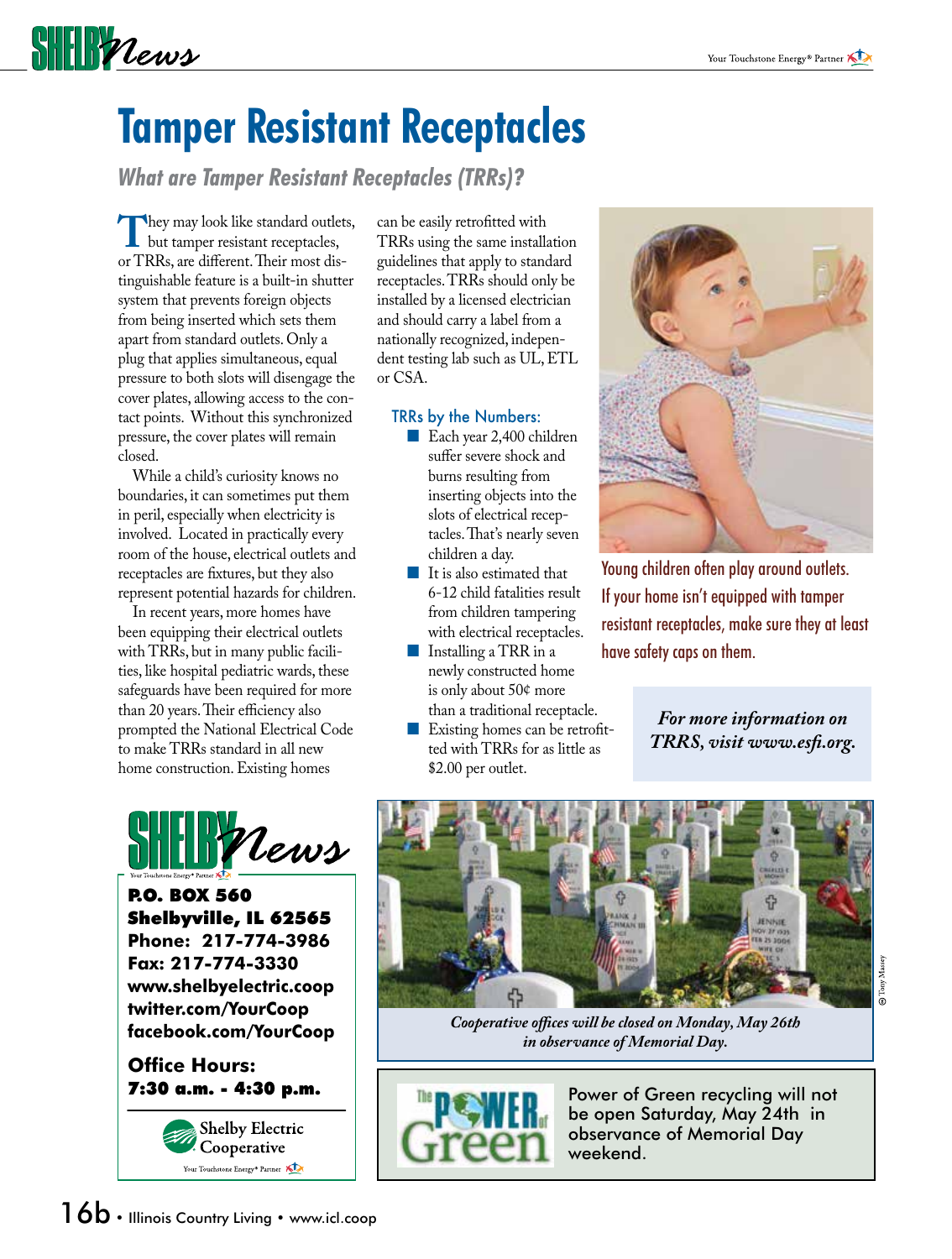

#### **Be safe this summer** city forester, county horticulturist, or your local nursery specialist.

**W**ith summer outdoor projects well underway, keep safety in mind for all your jobs around the house and farm.

 Be sure to look up as you head outdoors and always be aware of power lines that could create a hazard. Long metal tools like ladders, pool skimmers and pruning poles could contact overhead lines and make you a path to ground for electricity. The results can be shocks, electrocutions and even death.

 Lower any long tools or equipment when you are moving them. Carry ladders and poles horizontally whenever possible. Of course, be careful when operating dump trucks or construction equipment so that they're not raised into a power line.

Be careful when working on or





around your roof, installing rooftop antennas and satellite dishes, doing roof repair or cleaning gutters. Never use water to clean gutters near electric lines, and don't go up on the roof in bad

are hardy for locations throughout the area served by the area served by the area served by the area served by the area served by the area served by the area served by the area served by the area served by the area served

 Never trim trees near power lines, leave that to the professionals. If you discover limbs or shrubs in the lines, contact the cooperative. Never let your children climb trees near power lines. Even if the power lines aren't touching the tree, they could come in contact when more weight is added to a branch. Trees contain sap, which is a good

conductor of electricity!

weather.

 Be especially careful when working near power lines attached to your house or buildings. Keep yourself and equipment at least 10 feet from lines – both vertically and to each

side.

# **Know what's below. Call before you dig.**

#### Be aware of underground lines

 Remember that there may be underground electric lines on your property, in addition to telephone, cable or other wires and pipes. Even

if you think you know where the electric wires are, you still must call JULIE to have any utility lines located before you start to dig or drill for a project. Call 8-1-1 at least two business days in advance for

locates, which are provided free by the companies that have facilities in the general area.

 Knowing where underground lines are present can help you plan where to plant a tree safely or avoid building over the top of underground lines.

 Planning is also important when planting a tree that may be just a few feet tall now but will grow to 40 feet or higher. Don't plant largespecimen trees within 40 feet of overhead lines to avoid future interference and drastic trimming.